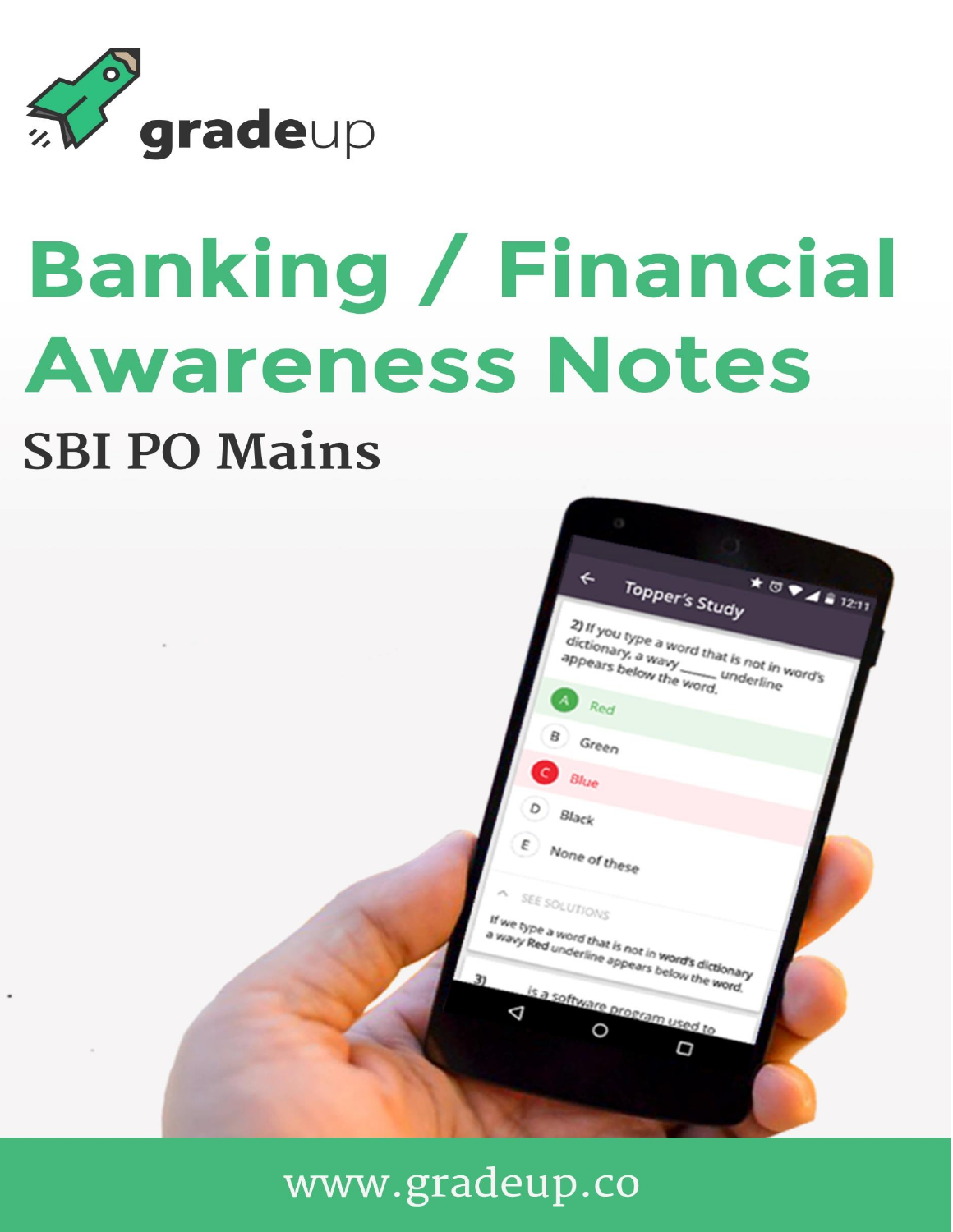

## **Banking Awareness**

#### *Dear Aspirants,*

*Here is a Banking Awareness Capsule for you all to prepare for SBI PO Mains, BOB PO, Dena Bank PO, NIACL Assistant and NICL AO Exams 2017.*

**Reserve Bank of India** released its first Bi-monthly Policy fir 2017-18 on April 6 this year. Below are the details of the rates that were announced in the policy statement.

### **Current Policy & Reserve Rates:**

| 1. Repo Rate                               | 6.25%    |
|--------------------------------------------|----------|
| 2. Reverse Repo                            | $6.00\%$ |
| 3. CRR (Cash Reserve ratio)                | 4.00%    |
| 4. SLR (Statutory Liquidity Ratio)         | 20.50%   |
| <b>5.</b> MSF (Marginal Standing Facility) | 6.50%    |
| 6. Bank Rate                               | 6.50%    |

### **Important Banking Awareness Questions from Previous Year Bank Exams**

- **1.** MICR code consists of how many digits?
- **Ans. 9 digits.** (First three digits denotes city, next three digits representing the bank and the last three digits representing the bank branch)
- **2.** What is the minimum limit in RTGS system?
- **Ans. 2 lakhs** (there is no upper limit in RTGS)
- **3.** What is full form of CTS?

#### **Ans. Cheque Truncation System**

**4.** Under which service, customers may access their bank account and perform basic transactions from any of the member branch offices.

#### **Ans. Core Banking Solution (CBS)**

**5.** Exchange of cash flow in different currency is known as:

#### **Ans. Currency Swap**

**6.** Assets or loans which stop performing after 90 days is known as:

#### **Ans. Non-Performing Asset (NPA)**

**7.** Who controls the Monetary Policy in India?

#### **Ans. RBI (Reserve Bank of India)**

**8.** Which card is issued by NPCI (National Payments Corporation of India)?

#### **Ans. RuPay Card**

- **9.** Definition of Current Account deficit?
- **Ans.** A measurement of a country's trade in which the value of goods and services it imports exceeds the value of goods and services it exports.
- **10.** Full form IFSC?

#### **Ans. Indian Financial System Code**

**11.** Commercial paper can be issued for a maximum period of:

#### **Ans. 365 days or 1 year.**

- **12.** The Mutual funds in India follow accounting standards laid by?
- **Ans. SEBI** (Securities and Exchange Board of India)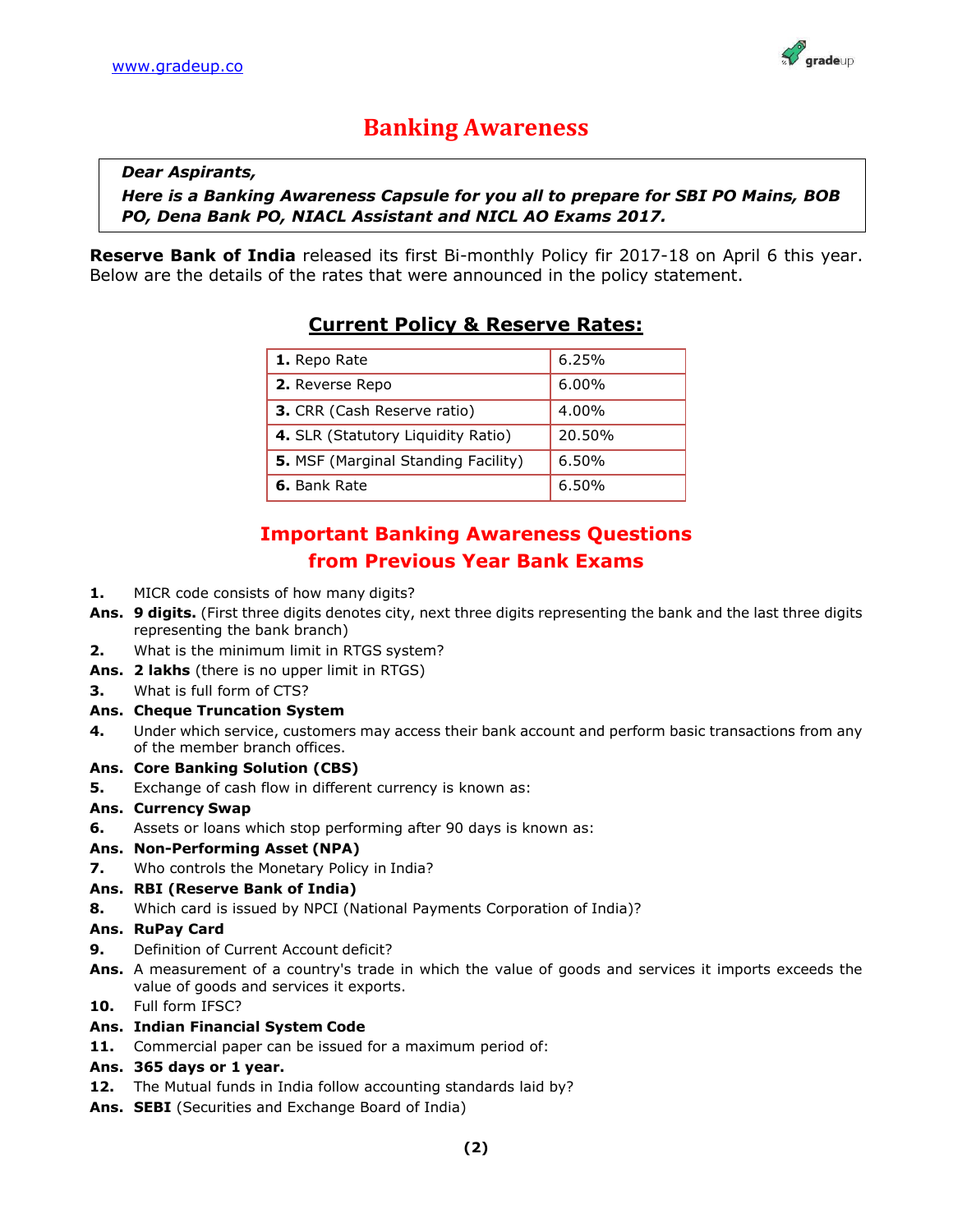

- **13.** Minimum amount for Certificate of Deposit has been fixed at:
- **Ans. Rs. 1 Lakh**
- **14.** AML is a term mainly used in the financial and legal industries. Expand the term AML**.**

#### **Ans. Anti Money Laundering**

- **15.** PIN is a number allocated to an individual and used to validate electronic transactions. Expand PIN.
- **Ans.** Personal Identification Number
- **16.** What is Repo rate?
- **Ans.** It is the rate is the rate at which RBI lends money to the commercial banks. It is charged for repurchasing the securities sold by Commercial banks to the central bank.
- 17. What is Stale Cheque?
- **Ans.** A cheque which is presented to a bank after 3 months from date of issue is considered as stale cheque and will often not be honored for cash or deposit at a bank.
- **18.** What is Bancassurance?
- **Ans.** The selling of life assurance and other insurance products and services by banking institutions.
- **19.** The objective of KYC guidelines is to prevent banks from being used, intentionally or unintentionally, by criminal elements for money laundering or terrorist financing activities. What is the full form of KYC?

#### **Ans. Know Your Customer (KYC)**

**20.** Know Your Customer (KYC) guidelines are issued under?

#### **Ans. Section 35A of the Banking Regulation Act, 1949**

**21.** In BSBDA (Basic Savings Bank Deposit Account) the credits in a financial year should not exceed?

#### **Ans. Rs. 1 lakh**

**22.** In BSBDA (Basic Savings Bank Deposit Account) the balance at any point of time does not exceed?

#### **Ans. Rs. 50,000**

**23.** In BSBDA (Basic Savings Bank Deposit Account) the withdrawals and transfers in a month should not exceed?

#### **Ans. Rs. 10,000**

**24.** What is the full form of CASA?

#### **Ans. Current Account Saving Account**

**25.** In what denominations Commercial Paper (CP) can be issued?

#### **Ans. Rs. 5 lakh or multiples thereof.**

**26.** What is the minimum denomination of Treasury bills to issue in India?

#### **Ans. Rs. 25,000**

- **27.** Who cannot issue Certificate of Deposit (CD)?
- **Ans.** Regional Rural Banks (RRBs) and Local Area Banks (LABs)
- **28.** Expand ASBA.

#### **Ans. Application Supported by Blocked Amount**

**29.** Depositor Education and Awareness Fund (DEAF) is maintained with?

#### **Ans. RBI**

**30.** Cash Reserve Ratio (CRR) is the amount of funds that the banks have to keep with?

#### **Ans. Central Bank (RBI)**

**31.** What is the maximum amount per transaction NEFT limit for cash-based remittances to Nepal?

#### **Ans. Rs. 50,000**

**32.** What does CAR stand for?

#### **Ans. Capital Adequacy Ratio**

- **33.** IFSC code consists of \_\_\_ alpha numeric code.
- **Ans. 11 digits** (The IFSC is an 11-digit alpha numeric code, with the first four digits identifying the bank, fifth is numeric (kept 0) and the last six digits represent the bank branch.)
- **34.** When money is lent, or borrowed for one day or on overnight basis it is known as?

#### **Ans. Call Money**

**35.** When money is lent, or borrowed for between 2 days and 14 days it is known as?

#### **Ans. Notice money**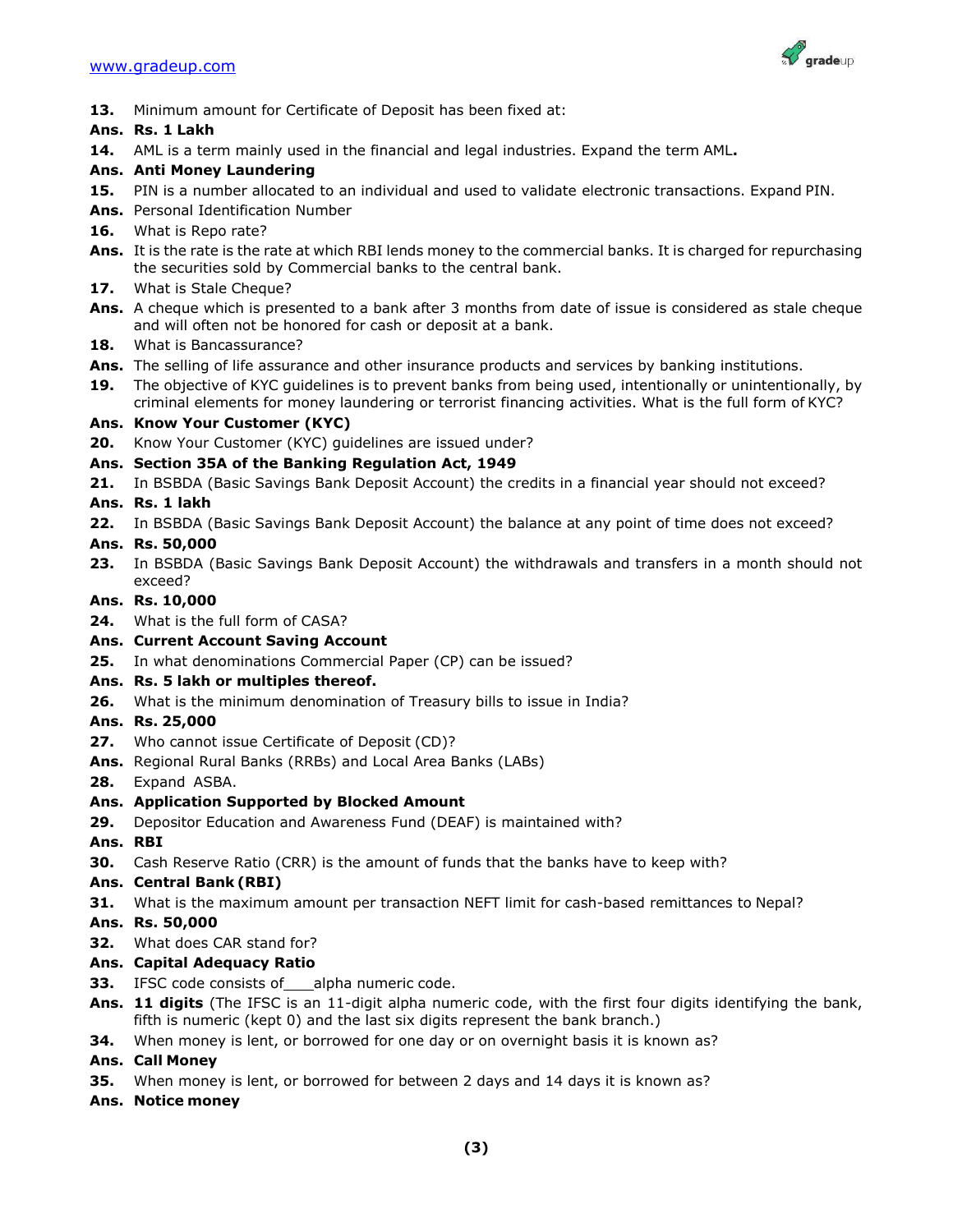

- **36.** When money is lent, or borrowed for a period of more than 14 days, it is known as?
- **Ans. Term money**
- **37.** Treasury Bills and Certificate of Deposit are considered as the \_\_\_\_\_\_\_instruments?
- **Ans. Negotiable Money Market Instruments**
- **38.** Commercial Paper (CP) is an unsecured money market instrument issued in the form of a\_\_\_\_\_\_?
- **Ans. Promissory note**.
- **39.** What is the upper limit in Public Provident Fund (PPF)?
- **Ans. Rs. 1.5 lakhs**
- **40.** As per RBI guidelines, with effect from April 1, 2012, the validity period of Cheque, Demand Drafts, Pay Orders and Banker's Cheques is?

#### **Ans. 3 months**

- **41.** What is the time limit for an asset or loan to be declared as Non-Performing Asset?
- **Ans. 90 days**
- **42.** Deposit Insurance and Credit Guarantee Corporation (DICGC) does not cover**?**
- **Ans. Primary co-operative societies**
- **43.** RBI measure to liquidate the market?
- **Ans. Repo rate.**
- **44.** Full form of EFT?
- **Ans. Electronic Fund Transfer**
- **45.** Fastest mode of transaction?

#### **Ans. RTGS**

**46.** Alphanumeric code on cheque is known as?

#### **Ans. Indian Financial System Code (IFSC)**

- **47.** What is the loan limit for education under priority sector for studies abroad?
- **Ans. Rs. 20 lakh** (Loans to individuals for educational purposes including vocational courses up to Rs.10 lakh for studies in India and Rs. 20 lakh for studies abroad are included under priority sector.)
- **48.** Fixed Deposit (FD)Account may be opened for a minimum period of?
- **Ans. 7 days**
- **49.** What is the minimum amount required to open a Fixed Deposit (FD)?

#### **Ans. Rs.1000**

- **50.** The Banks have converted all 'no frills' accounts' into?
- **Ans. Basic Savings Bank Deposit Accounts**
- **51.** 'Pradhan Mantri Jan Dhan Yojana' is a Scheme for?

#### **Ans. Financial inclusion**

- **52.** How much overdraft facility to be provided in 'Pradhan Mantri Jan Dhan Yojana' scheme?
- **Ans. Rs. 5,000**
- **53.** In CBS, C stands for:

#### **Ans. Core (Core Banking Solution)**

- **54.** In CRAR, A stands for?
- **Ans. Assets (Capital to Risk Weighted Assets Ratio)**
- **55.** Minimum capital requirement for Foreign banks that want to set up operations in India is?

#### **Ans. Rs. 500 crore**

- **56.** What is the minimum paid-up capital requirement of both small banks and payments banks in India?
- Ans. Rs. 100 crore
- **57.** RBI extended the timeline for full implementation of Basel III norms till?

#### **Ans. 31 March 2019**

**58.** SLR ((Statutory Liquidity Ratio) is the amount a commercial bank needs to maintain in the form of before providing credit to its customers.

#### **Ans. Cash, or gold, or govt. approved securities (Bonds)**

- **59.** Which of the following is a measure of Inflation?
- **Ans.** Consumer Price Index (CPI).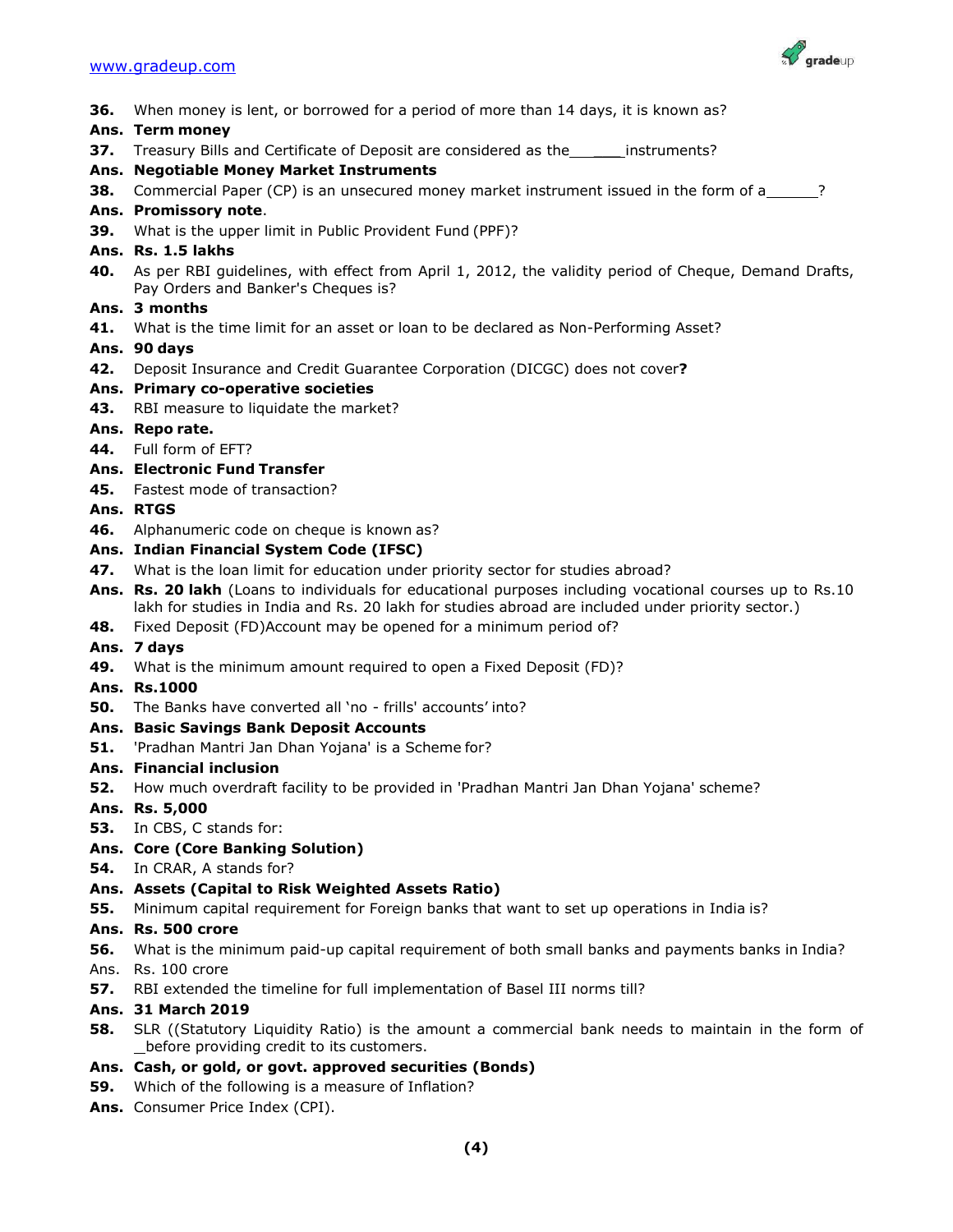

**60.** When a cheque is torn into two or more pieces and presented for payment, such a cheque is called?

#### **Ans. Mutilated cheque**

**61.** How much fee is charged to file a complaint under Banking Ombudsman?

#### **Ans. Banking Ombudsman does not charge any fee**

**62.** Who is the appellate authority in Banking Ombudsman?

#### **Ans. Deputy Governor of RBI**

**63.** If any customer is not satisfied by the decision of Banking Ombudsman, he/she can appeal against the award before the appellate authority within how many days from the date of receipt?

#### **Ans. 30 days**

**64.** ATMs or Cash Dispensing machine which are owned and operated by Non-Banking Financial Companies are called?

#### **Ans. White Label ATMs.**

**65.** Minimum capital requirement for new banks in private sector is?

#### **Ans. Rs. 500 crore**

**66.** A Non-Banking Financial Company (NBFC) is a company registered under?

#### **Ans. Companies Act, 1956**

**67.** Minimum capital requirement for Non-Banking Financial Company (NBFC) is?

#### **Ans. Rs. 500 crore**

**68.** The NBFCs are allowed to accept/renew public deposits for a minimum period of?

#### **Ans. 12 months (and maximum period of 60 months)**

- **69.** A NBFCs cannot offer interest rates higher than the ceiling rate prescribed by RBI. What is the present ceiling?
- **Ans.** 12.5 per cent per annum
- **70.** Who issues Treasury bills (T-bills) in India?

#### **Ans. Government of India**

**71. 1. a.** is the rate at which banks borrow funds overnight from the Reserve Bank of India (RBI) against approved government securities.

#### **Ans. Marginal Standing Facility (MSF)**

**72.** What is the minimum and maximum limit of NEFT?

#### **Ans. No limit**

**73.** How much amount RBI allows in 'Tap and pay' transactions without PIN?

#### **Ans. Rs. 2000**

**74.** Pension scheme for unorganized sector?

#### **Ans. Swavalamban**

- **75.** What is the full form of REIT?
- **Ans.** Real Estate Investment Trust
- **76.** Forward Market Commission has been merged with?

#### **Ans. SEBI**

**77.** What is the purpose of starting Minor account for 10 years old children?

#### **Ans. Financial inclusion**

- **78.** What is the full form of CVV?
- **Ans. Card Verification Value**
- **79.** Bank of International Settlement headquarter is located in?

#### **Ans. Switzerland**

**80.** Who appoints Banking Ombudsman officer?

#### **Ans. RBI**

#### **81.** IFRS full form is?

- **Ans. International Financial Reporting Standards**
- **82.** Which is the Regulatory body for RRBs?
- **Ans. NABARD**
- **83.** RBI policy related to money laundering?
- **Ans. Know Your Customer**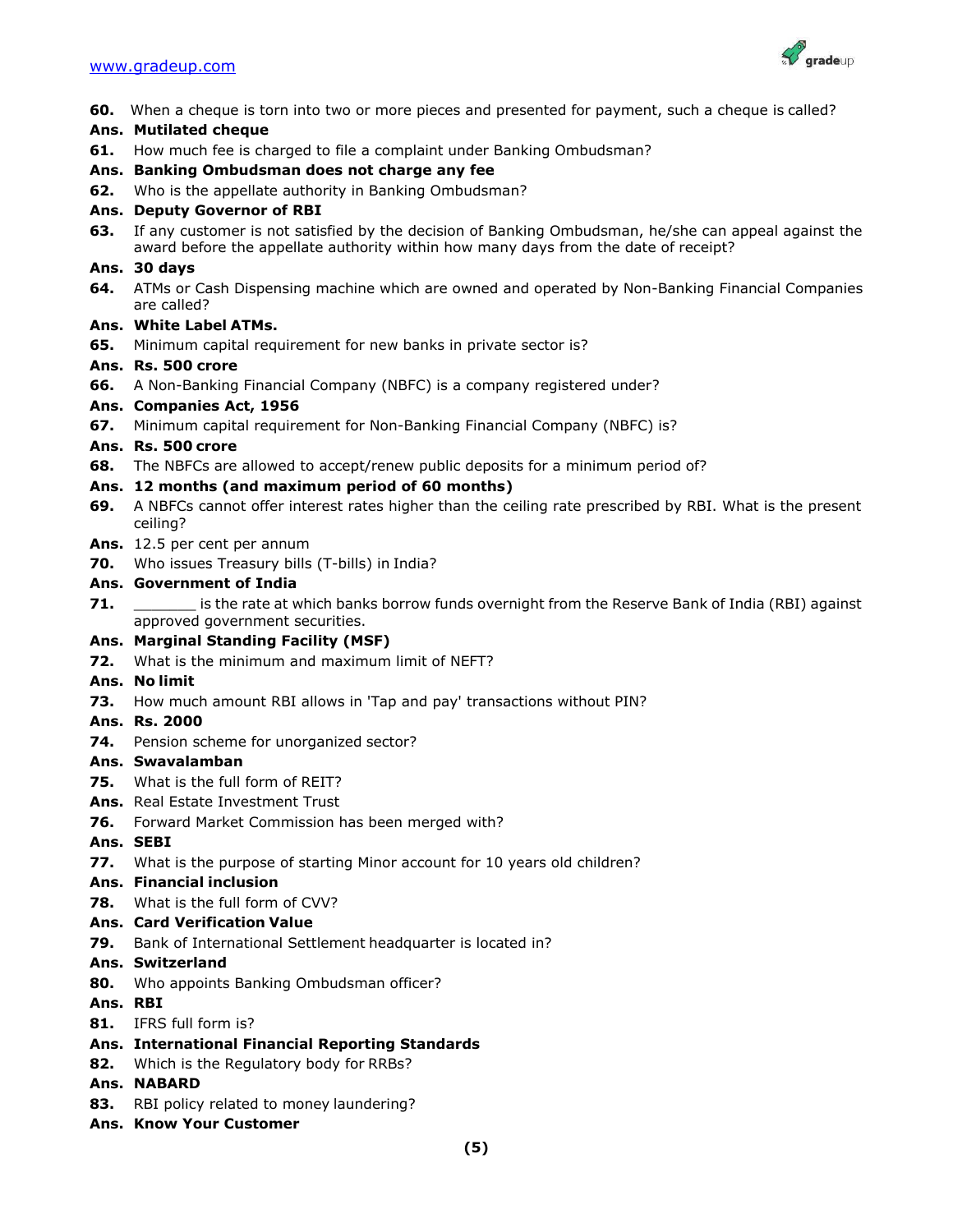

- **84.** What is the full form of MTSS?
- **Ans. Money Transfer Service scheme**
- **85.** In OMO, what does 'M' stand for?
- **Ans. Market (Open Market Operations)**
- **86.** Which rate does RBI Reduces to Increase liquidity in market?
- **Ans. Repo Rate**
- **87.** After completion of 15 years, Public Provident Fund (PPF) can be extended up to how many years?

#### **Ans. 5 years**

**88.** What is the tenure of Treasury bills?

#### **Ans. 91 days, 182 days, 364 days**

**89.** For Manufacturing sector, minimum limit for Medium Scale Enterprises is Rs. 5 crores. What is maximum limit?

#### **Ans. 10 Crores.**

- **90.** If RBI reduces CRR, what happens?
- **Ans. Credit Supply increases, loans get cheaper.**
- **91.** Special Drawing Right (SDR) is a monetary unit of?

#### **Ans. IMF (International Monetary Fund)**

**92.** Cheque which is not crossed is called?

#### **Ans. Open cheque**

**93.** Teaser rates are related to which type of loans?

#### **Ans. Home loans**

- **94.** What is Teaser loan?
- **Ans.** If a bank offers a slightly lower rate in the initial years and higher rate in later years, it is called a teaser loan.
- **95.** The RBI policy rate which is purely an indicative rate used by RBI to signal long term outlook on interest rates is:

#### **Ans. Bank rate**

**96.** The term 'pre – shipment' finance relates to?

#### **Ans. Export credit**

**97.** A receipt listed in India and traded in rupees declaring ownership of shares of a foreign company is known as?

#### **Ans. Indian Depository Receipt (IDR)**

**98.** Mobile banking fund transfer limit for a day is?

#### **Ans. Rs. 50,000**

- **99.** The seed capital of Bhartiya Mahila Bank is?
- **Ans. Rs.1000 crore**
- 100. Which organization is known as "Lender of the Last Resort" by Banks?

#### **Ans. RBI**

101. "Fixed deposit" is also referred to as?

#### **Ans. Term Deposit**

**102.** The holidays for the banks are declared as per?

#### **Ans. Negotiable Instruments Act**

**103.** In banking business, when the borrowers avail a term Loan, initially they are given a repayment holiday and this is referred as?

#### **Ans. Moratorium**

**104.** Regulator of Micro, Small and Medium enterprises in India is?

#### **Ans. SIDBI (Small Industries Development Bank of India)**

**105.** A worldwide financial messaging network which exchanges between banks and financial institutions is known as?

#### **Ans. Structured Financial Messaging System (SFMS)**

- 106. The term "Smart Money" refers to?
- **Ans. Credits Card**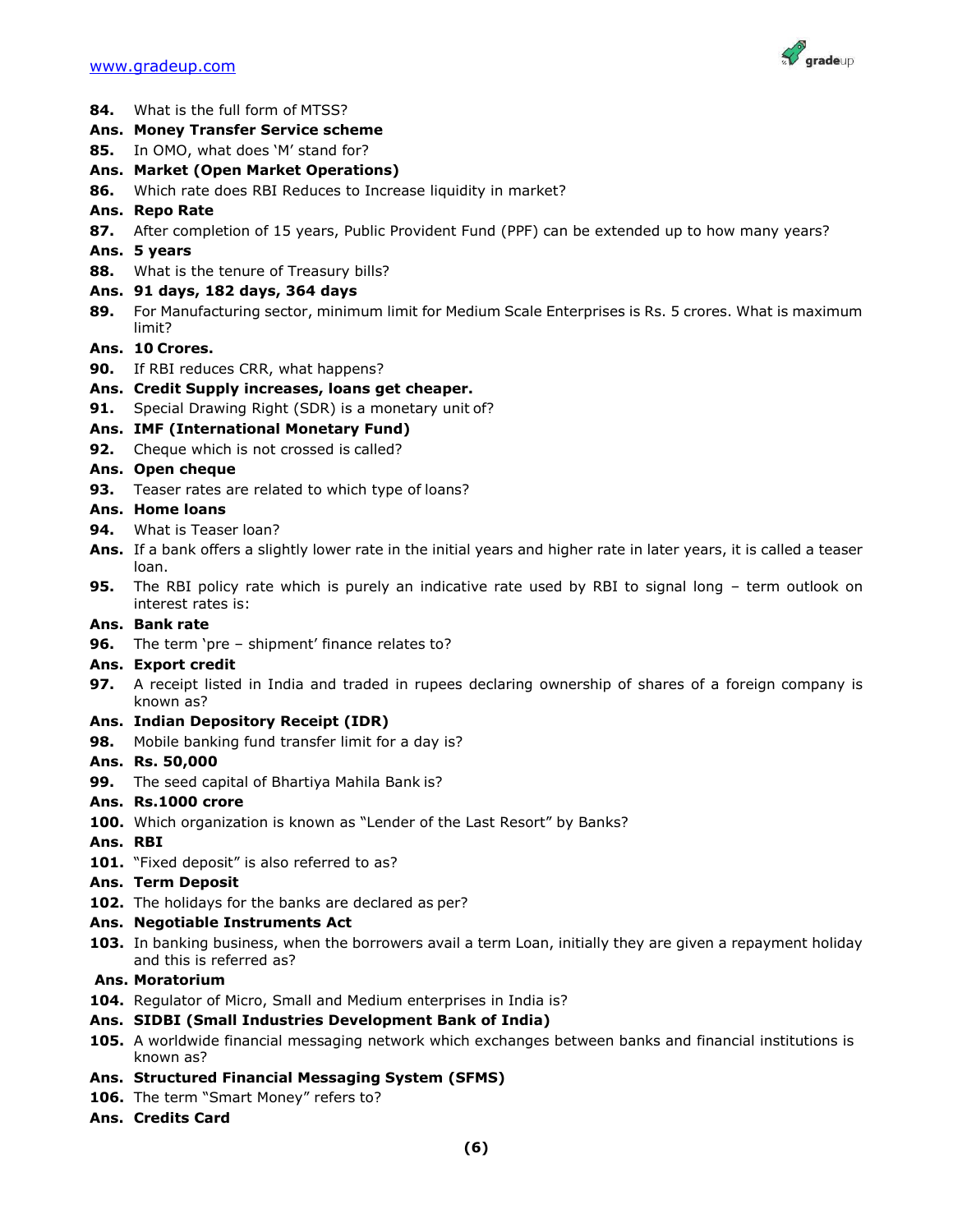

- **107.** The maximum deposit amount insured by DICGC?
- **Ans. Rs. 1 lakh per depositors across all banks**
- **108.** With reference to a cheque which is the 'drawee bank'?
- **Ans. The bank upon which the cheque is drawn**
- **109.** In which of the following fund transfer mechanisms, can funds be moved from one bank to another and where the transaction is settled instantly without being bunched with any other transaction?

#### **Ans. RTGS**

**110.** Bad advances of a Bank are called?

#### **Ans. Non – performing Asset**

**111.** By increasing repo rate, the economy may observe the which effect?

#### **Ans. Rate of interest on loans and advances will be costlier**

112. In India, one- rupee coins are issued by?

#### **Ans. Government of India**

113. Fixed deposits and recurring deposits are?

#### **Ans. Repayable after an agreed period**

- **114.** When a bank returns a cheque unpaid, it is called?
- Ans. **Dishonor of the cheque**
- **115.** What is 'DMAT Account'?

#### **Ans. Accounts in which shares of various companies are traded in electronic form**

- **116.** When the rate of inflation increases,  $\overline{\phantom{a}}$ ?
- **Ans. Purchasing power of money decreases**
- 117. Banks in India are regulated under?

#### **Ans. Banking Regulation Act, 1949**

- **118.** Banking sector falls under which of the following sectors?
- **Ans. Service Sector**
- **119.** ASBA scheme is related to the purchase of?

#### **Ans. IPO**

- **120.** The ownership of public sector banks rests with?
- **Ans. Jointly with the Government of India and the shareholders from the public**
- 121. If a cheque is postdated, then bank on which it is drawn will?

#### **Ans. Will not honor the cheque before the date of the cheque**

- **122.** Regulator of Capital Market in India is?
- **Ans. SEBI**
- **123.** First Indian Bank to introduce credit card is?

#### **Ans. Central Bank of India**

124. RBI was nationalized in?

#### **Ans. January 1, 1949**

**125.** Loans of very small amounts given to low income groups are called as?

#### **Ans. Micro Credit**

- **126.** When was RBI established?
- **Ans. April1, 1935**
- **127.** MUDRA Bank is a wholly-owned subsidiary of?
- Ans. **SIDBI**
- **128.** Maximum Loan that a Mudra Bank can grant is?
- **Ans. Rs 10 lakh**
- **129.** The headquarter of Asian Infrastructure Investment Bank (AIIB is located in?
- **Ans. Beijing, China**
- **130.** What is the maximum monthly pension for the subscribers under Atal Pension Yojana?
- **Ans. Rs 5000 (**The Atal Pension Yojana (APY) is open to all Indians between the **age of 18 and 40**. Under the scheme, the minimum monthly pension for the subscribers ranging between **Rs 1000 and Rs 5000 per month)**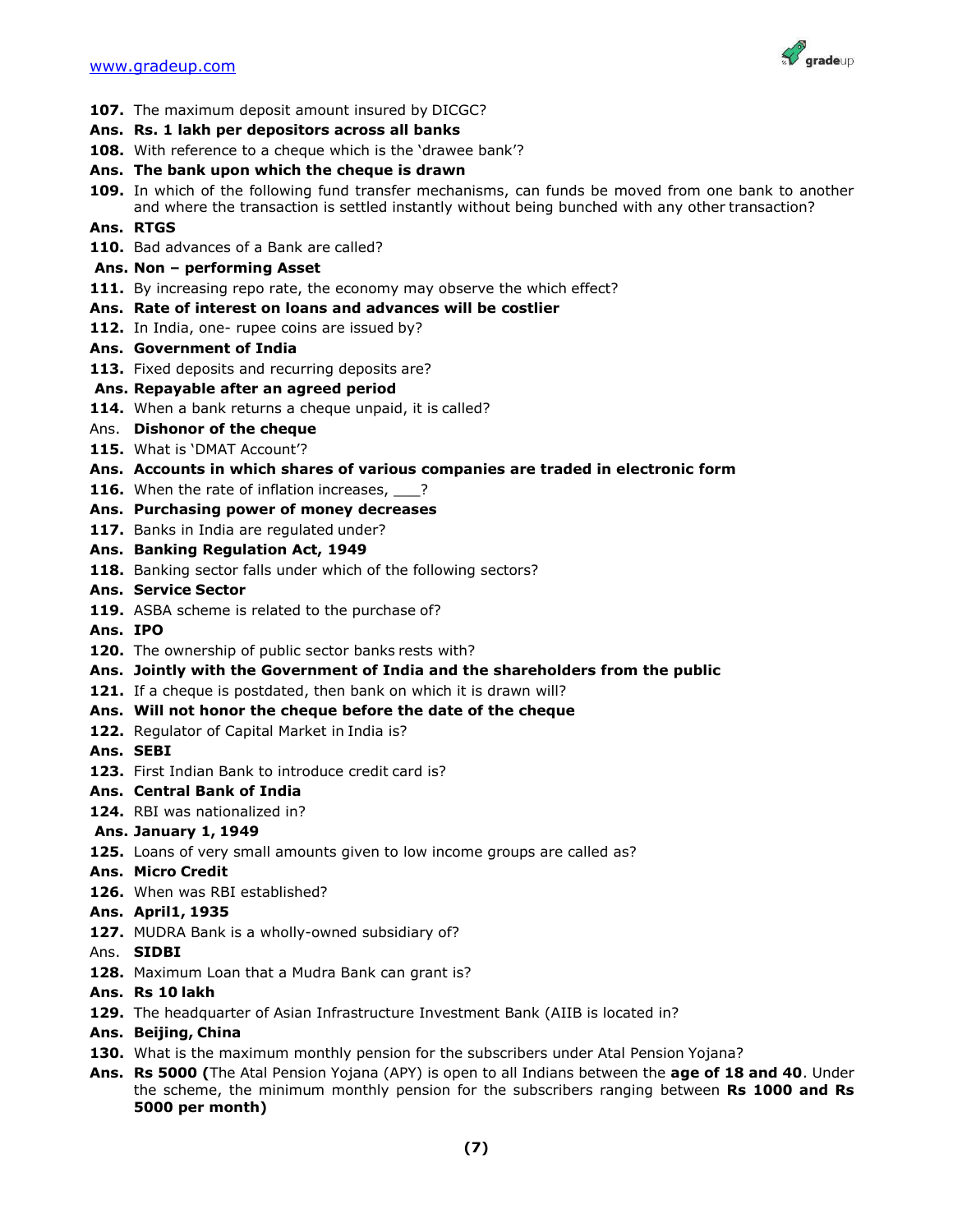

- 131. What is the minimum amount to be invested under Sukanya Samriddhi Scheme?
- **Ans. Rs. 1000 (**Rs. 1000 is the minimum and Rs. 1.5 lakh is the maximum amount to be invested under Sukanya Samriddhi Scheme).
- **132.** The headquarter of BRICS Bank "The New Development Bank (NDB)" located in?

#### Ans. **Shanghai, China.**

- **133.** SARFAESI Act 2002 is related to?
- **Ans. Recovery of bad loans** (The Securitization and Reconstruction of Financial Assets and Enforcement of Security Interest Act, 2002 (SARFAESI) empowers Banks / Financial Institutions to recover their nonperforming assets (bad loans) without the intervention of the Court.
- **134.** A savings as well as current account should be treated as inoperative / dormant if there are no transactions in the account for over a period of?
- **Ans.** Two years (**Dormant means inactive** and inoperative means which is not being operated i.e. no transactions have been undertaken recently. In terms of RBI guidelines, a savings as well as current account should be treated as inoperative / dormant if there are no transactions in the account for over **a period of two years**)
- **135.** What is the full form of the term NDTL, as used in banking environment?
- **Ans. Net Demand and Time Liability** (Note: It is a sum of demand and time liabilities (deposits) of banks with public and other banks wherein assets with other banks is subtracted to get net liability of other banks. Deposits of banks are its liability and consist of demand and time deposits of public and other banks.
- **136.** In CDR, "R" stands for?
- **Ans. Restructuring (Corporate Debt Restructuring (CDR)** mechanism is a voluntary non-statutory mechanism under which financial institutions and banks come together to restructure the debt of companies facing financial difficulties due to internal or external factors, in order to provide timely support to such companies)
- 137. What does 'FSLRC' stand for?
- **Ans. Financial Sector Legislative Reforms Commission (FSLRC)**
- **138.** National Investment and Infrastructure Fund (NIIF) is a fund created by the Government of India for enhancing infrastructure financing in the country. Headquarter of NIIF located in?
- **Ans. Mumbai (**NIIF, proposed to be set up as a Trust, would raise debt to invest in the equity of infrastructure finance companies such as Indian **Rail Finance Corporation (IRFC) and National Housing Bank (NHB).** The idea is that these infrastructure finance companies can then leverage this extra equity, manifold.
- **139.** Reserve Bank of India (RBI) declared State Bank of India (SBI) and ICICI Bank as D SIBs. What is the full form as D – SIBs?
- **Ans. Domestic Systemically Important Banks.**
- **140.** India and United States have signed Inter Governmental Agreement to implement the FATCA. This agreement will promote transparency on tax matters. Expand the term FATCA.
- **Ans. Foreign Account Tax Compliance Act.**

\*\*\*